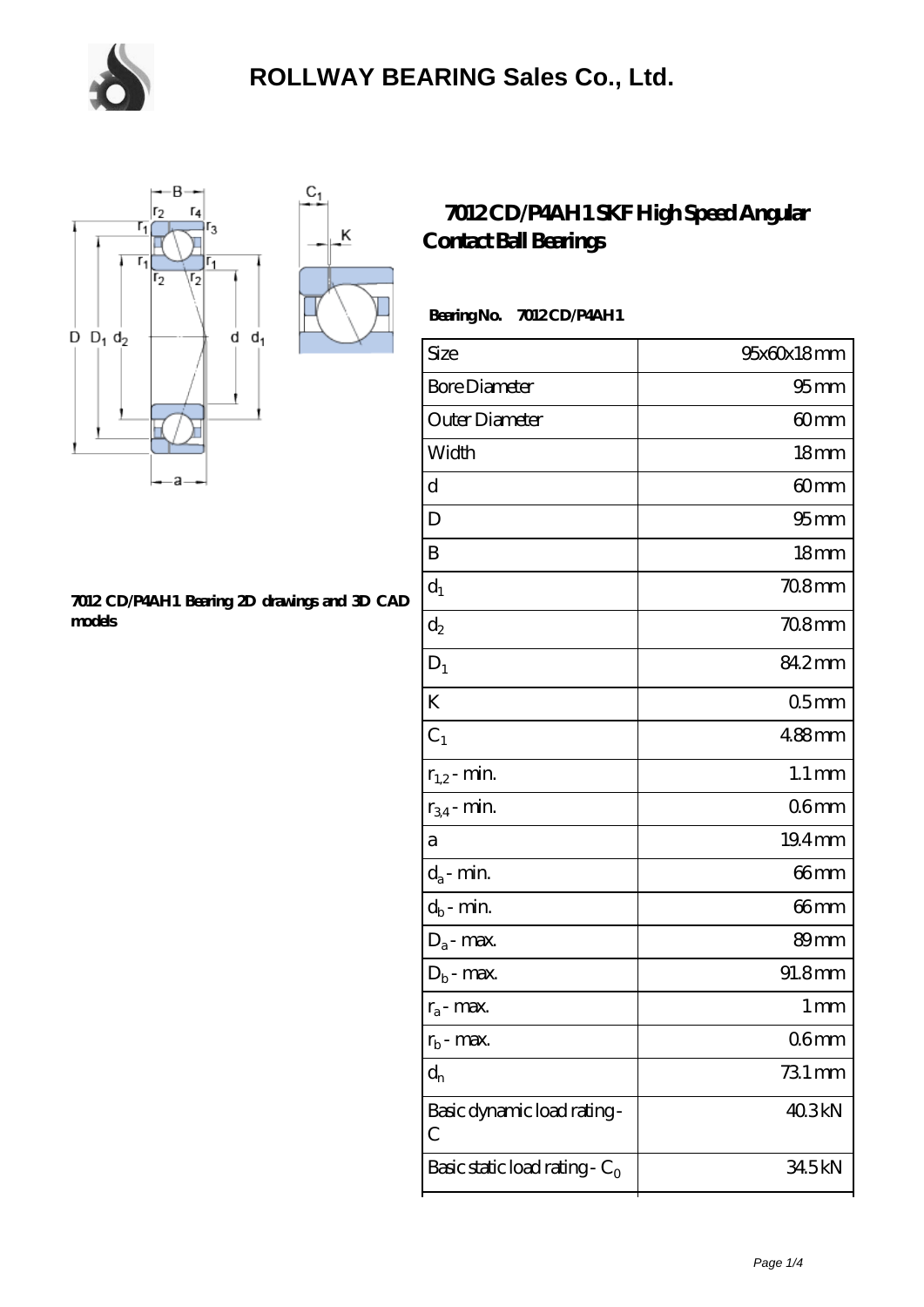

# **[ROLLWAY BEARING Sales Co., Ltd.](https://m.chooseyourcufflinks.com)**

| Fatigue load limit - P <sub>u</sub>      | 1.5kN               |
|------------------------------------------|---------------------|
| Limiting speed for grease<br>lubrication | 14000r/min          |
| Limiting speed for oil<br>lubrication    | $2200$ mm/min       |
| Ball - $D_w$                             | 11.112mm            |
| Ball - z                                 | 19                  |
| $G_{ref}$                                | 54 <sub>cm3</sub>   |
| Calculation factor - $f_0$               | 154                 |
| Preload class $A - G_A$                  | 150N                |
| Preload class $B - G_B$                  | 300N                |
| Preload class $C - G_C$                  | 600N                |
| Preload class $D - G_D$                  | 1200N               |
| Calculation factor - f                   | 1.12                |
| Calculation factor - f                   | 1                   |
| Calculation factor - f <sub>2A</sub>     | 1                   |
| Calculation factor - f <sub>2B</sub>     | 1.02                |
| Calculation factor - $f_{\chi}$          | 1.05                |
| Calculation factor - $f_{2D}$            | 1.09                |
| Calculation factor - f <sub>HC</sub>     | 1                   |
| Preload class A                          | 70N/micron          |
| Preload class B                          | 95N/micron          |
| Preload class C                          | 133N/micron         |
| Preload class D                          | 193N/micron         |
| $d_1$                                    | $708$ mm            |
| $d_2$                                    | 70.8mm              |
| $D_1$                                    | 84.2mm              |
| $C_1$                                    | 4.88mm              |
| $r_{1,2}$ min.                           | $1.1 \,\mathrm{mm}$ |
| $r_{34}$ min.                            | 06 <sub>mm</sub>    |
| $d_a$ min.                               | $66$ mm             |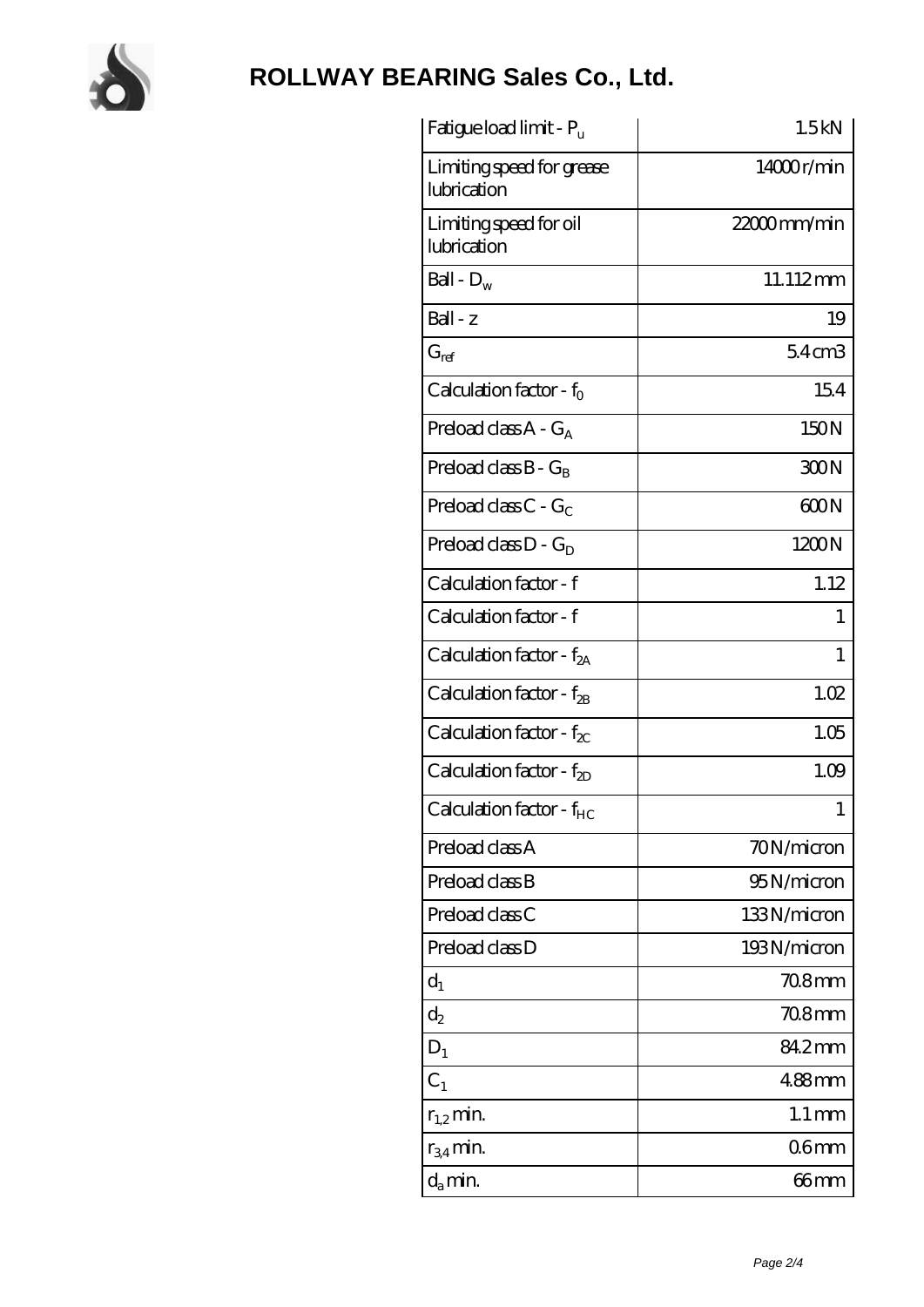

| $d_h$ min.                                  | 66mm              |
|---------------------------------------------|-------------------|
| $D_a$ max.                                  | 89mm              |
| $D_{b}$ max.                                | 91.8mm            |
| $r_a$ max.                                  | 1 <sub>mm</sub>   |
| $r_{\rm b}$ max.                            | 06 <sub>mm</sub>  |
| $d_{n}$                                     | 731 mm            |
| Basic dynamic load rating C                 | 40.3kN            |
| Basic static load rating $C_0$              | 34.5kN            |
| Fatigue load limit P <sub>u</sub>           | 1.5kN             |
| Attainable speed for grease<br>lubrication  | 14000r/min        |
| Attainable speed for oil-air<br>lubrication | 22000r/min        |
| Ball diameter $D_w$                         | 11.112mm          |
| Number of balls z                           | 19                |
| Reference grease quantity<br>$G_{ref}$      | $54 \text{ cm}^3$ |
| Preload class $AG_A$                        | 150N              |
| Static axial stiffness, preload<br>classA   | $70N/\mu$ m       |
| Preload class $BG_B$                        | 300N              |
| Static axial stiffness, preload<br>class B  | $95N/\mu$ m       |
| Preload class C $G_C$                       | 600N              |
| Static axial stiffness, preload<br>classC   | 133N/μ m          |
| Preload class $D G_D$                       | 1200N             |
| Static axial stiffness, preload<br>classD   | 193N/μ m          |
| Calculation factor f                        | 1.12              |
| Calculation factor $f_1$                    | 1                 |
| C alculation factor $f_{2A}$                | 1                 |
| Calculation factor $f_{\rm 2B}$             | 1.02              |
| Calculation factor $f_{\chi}$               | 1.05              |
|                                             |                   |